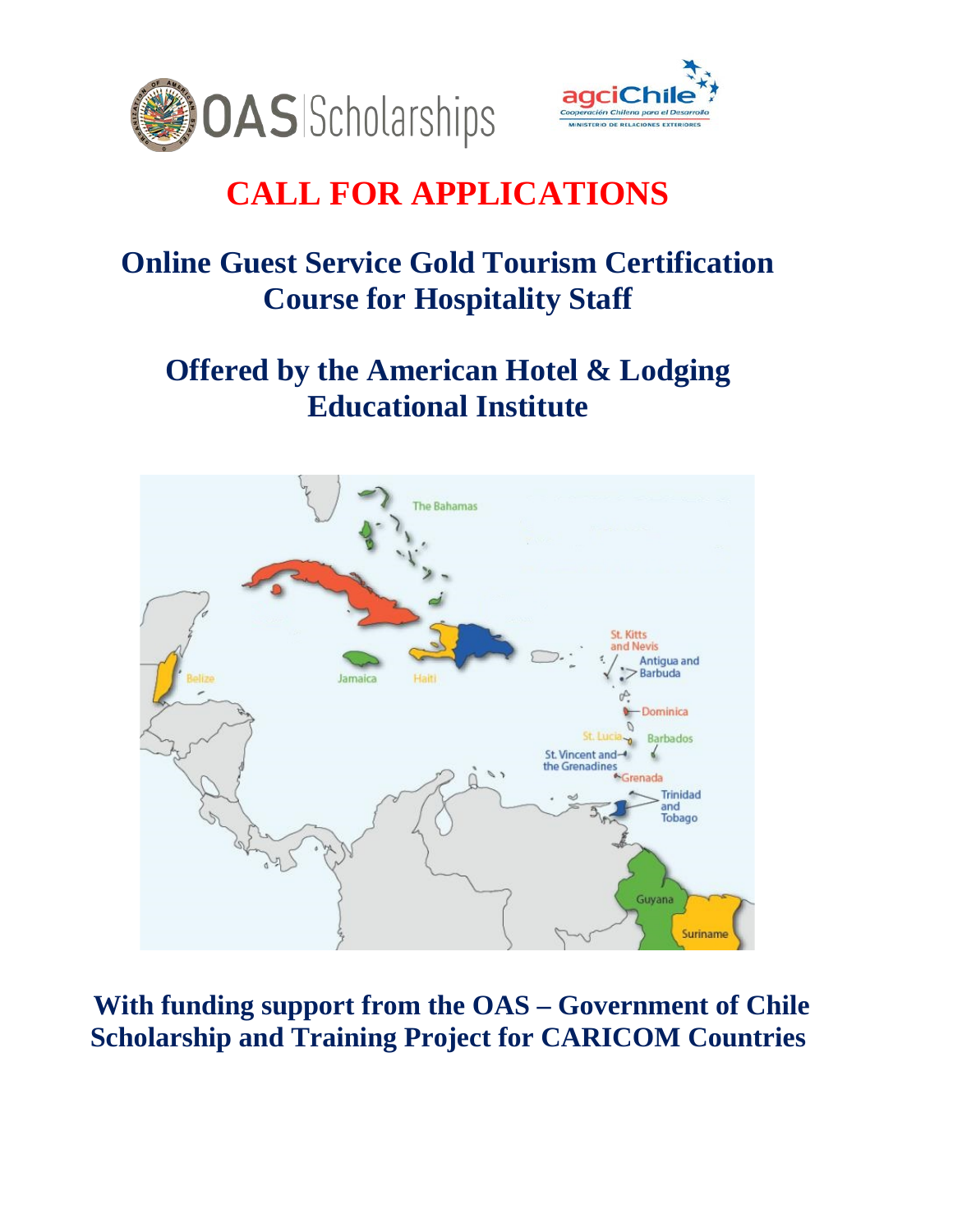## **DESCRIPTION OF THE TRAINING**

The OAS is pleased to announce a call for applications for citizens of CARICOM for an online [Guest Service Gold Tourism Certification Course](https://www.ahlei.org/product/guest-service-gold-tourism-online-program-and-certification/) offered by the American Hotel & Lodging Educational Institute (AHLEI) in the United States.

The ability of a destination to attract—and keep—visitors depends on the reputation of every individual tourism business in that area. This program creates a consistent guest service language and platform for all employees at all tourism venues. Guest Service Gold® Tourism prepares individuals for the Certified Guest Service Professional (CGSP®) exam. Recognized worldwide, the CGSP® is the highest acknowledgement of guest service excellence for hospitality and tourism employees. Featured topics include:

- Recovery: Turn it Around
- Personalization: Provide an Individualized Experience
- Knowledge: Be in the Know
- Passion: Inspire Others
- Commitment: Be All In
- Inclusion: Include Everyone
- Personality: Be Yourself

### **BENEFITS OF PARTICIPATING IN THE COURSE**

#### **Scholarship Benefit:**

The scholarship covers 100% course fee, including learning materials, and certification exam.

#### **Course Dates and Information:**

- The Course is offered online, through the AHLEI's online platform.
- The Course is offered in English.
- The individual online training can be completed in two (2) hours. Followed by the CGSP® exam, which consists of 30 multiple-choice questions, and must be answered within one (1) hour of the training. Candidates must achieve a minimum score of 70% to earn the CGSP® designation.
- Selected participants will be asked complete the training and take the exam by **July 15, 2022.**

### **PROFILE OF PARTICIPANTS**

Interested applicants must:

- 1. Be a citizen or permanent resident of a CARICOM member state of the OAS.
- 2. Currently employed in the tourism and hospitality industry or have a strong interest in obtaining employment in the hospitality industry or have a small business in the hospitality industry.
- 3. Be proficient in English.
- 4. Have access to a computer with a reliable internet connection with appropriate video and audio functions.

## **APPLICATION AND SCHOLARSHIPS SELECTION PROCESS**

#### **STEP 1: Gathering Supporting Documents**

Applicants are required to include the following supporting documents when applying through the link below:

- 1. A copy of a Government issued ID (Passport ID page or National ID Card).
- 2. An updated CV or resume, which includes educational background and experience.